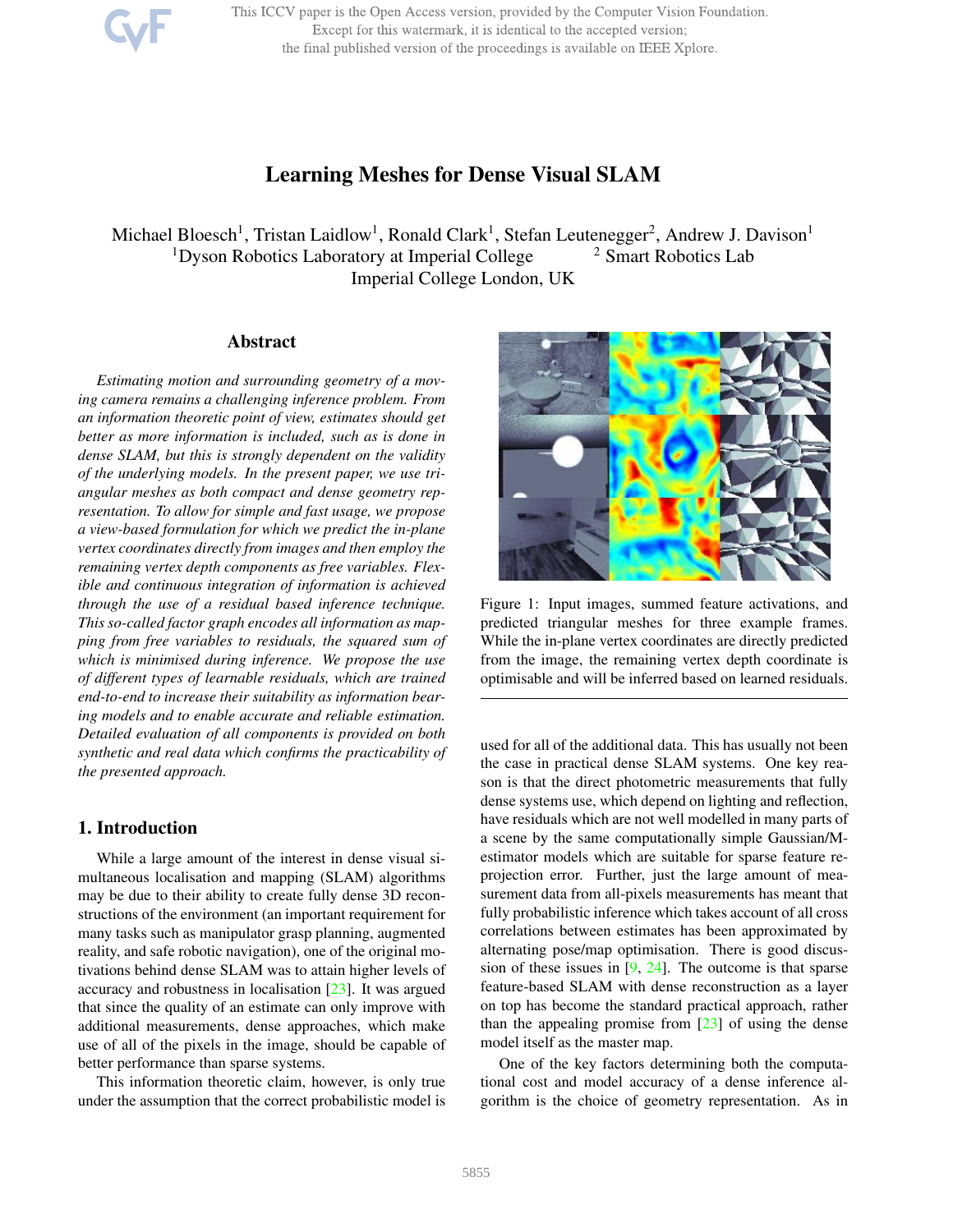CodeSLAM [1], we are interested in a representation that is suitable for keyframe-based dense visual SLAM; specifically, we require a representation that is powerful enough to capture the observed scene accurately, allows for information fusion, and is computationally efficient. For this reason, we choose to rely on triangular meshes as they are capable of representing dense geometry with few degrees of freedom. Similar to  $[38, 41]$ , we model the meshes in 2.5D for numerical and computational considerations. In particular, we employ a view-based parameterisation that treats the image plane coordinates as *learnable* quantities and the vertex depth as an *optimisable* quantity. Specifically, a neural network predicts the image plane coordinates of the mesh vertices based on a single input image such that the scene geometry can be well reconstructed when optimising depth.

The choice of representation, however, is only one part of a full system. Measurements need to be continuously integrated to guarantee a good exploitation of the available information. In contrast to systems that learn to predict state updates directly [4], we desire a more flexible approach that allows for the continuous integration of novel information without being constrained to a fixed number of frames or optimisation steps. To this end, we use a factor graph formulation, a well-established methodology in the field of Bayesian estimation [16]. All available information is encoded in the form of residuals that are functions of the variables to be estimated (for example, in our case, the vertex depths for the triangular mesh). While this can be complemented with further residuals, we implement two types of residuals: a *prior* residual that holds prior information (e.g. smoothness) and a *stereo* residual that extracts information from different observations of the same scene content. Differing from traditional factor graphs, however, we propose learning the residuals within the optimisation framework so as to promote synergy between the various components. While this relies on the availability of large datasets, it enables the use of high dimensional and strongly descriptive models with performance beyond hand-tuned models.

In comparison with previous work and in particular CodeSLAM [1], which also advocates for the use of a compact representation to achieve dense visual SLAM, we introduce the following two key novelties:

- 2.5D triangular meshes as a compact representation for scene geometry where the image plane coordinates are predicted by a network from a single image and where the depth coordinates are optimisable quantities.
- A factor graph formulation that uses learnable residuals tailored to the proposed representation and allows the continuous and flexible integration of sensor information.

# 2. Related Work

Traditional dense monocular SLAM systems such as DTAM [23] typically represent scene geometry using keyframes with dense 2.5D depth maps. Estimating the perpixel depth values is computationally expensive and therefore approximations to the inference method are made, usually alternately optimising for the pose and map and ignoring cross-correlations. The residuals used in these systems are based on the photometric error, which is not wellconstrained in general due to homogeneous texture, occlusions, or other disturbances. To account for this, a regulariser is typically added, often based on smoothness [23] or planar [5] assumptions.

Recently, in order to overcome some of these issues with dense SLAM, a number of learning-based methods have been proposed. Many approaches (for example, [40, 32, 33, 37, 3]) advocate for a completely end-to-end system to predict pose and depth from video. While these systems typically perform well on autonomous driving datasets, the number of frames used in the estimation is fixed and there are often no guarantees of temporal consistency between predictions. Other approaches, notably CNN-SLAM [31], attempt to combine network predictions with stereo constraints. The stereo constraints are applied on a per-pixel basis, so global consistency is not preserved, and while CNN-SLAM performs a pose graph optimisation with each new keyframe, the scene geometry described in past keyframes is not optimised with new measurements. DeepTAM [39] uses separate tracking and mapping networks, the mapping network taking in a DTAM-style cost volume and then refining the prediction with several learning-based modules. Like traditional dense SLAM systems, DeepTAM does not jointly optimise for the pose and depth and the geometry of past keyframes are not updated with new information.

Due to the high computational cost of optimising fully dense scene geometry, there have been a number of attempts to find compact representations for dense 3D reconstruction. Most work has been based on exploiting simple regularities such as planar regions in indoor scenes [27, 15], but such hand-designed representations will ultimately be limited in the scenes they can accurately capture. Recently, CodeSLAM [1], the work most closely related to our own, proposed learning an optimisable code in the latent space of a depth auto-encoder, enabling the joint estimation of the pose and map in dense visual odometry. Similarly, BA-Net [30] uses a deep neural network to predict a set of basis depth maps using the coefficients of a linear combination of the basis elements as an optimisable representation for keyframe depth. They take a step further and train the representation in combination with a Levenberg-Marquardt (LM) optimisation with a fixed number of iterations and learnable damping factor. Unlike our system, BA-Net is not capable of jointly optimising several keyframes.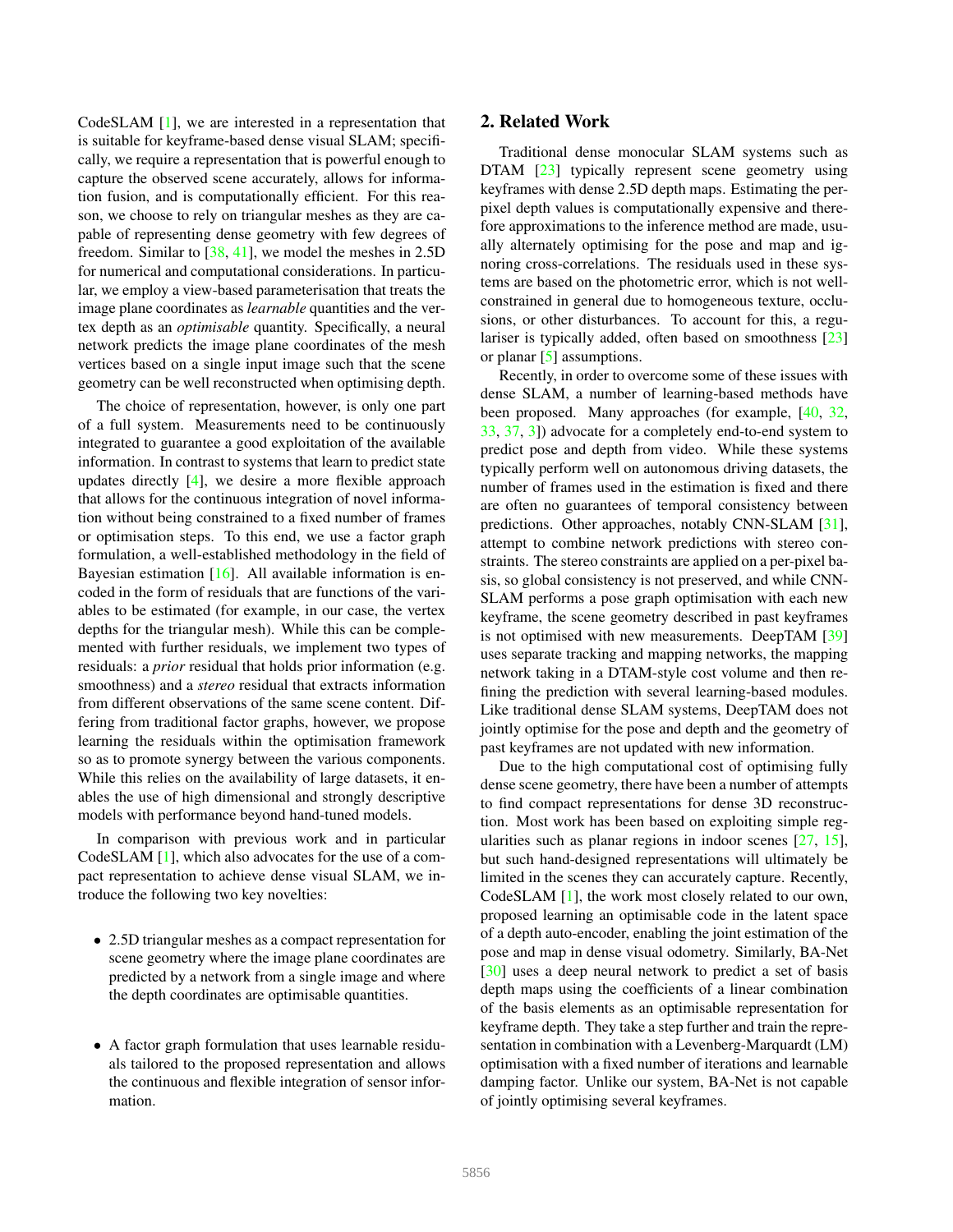Meshes are a powerful and popular method for representing scene geometry [38]. There are numerous examples of methods that adapt meshes to image data (e.g. [12, 11]) or fit meshes to given points, depths, or disparities (e.g. [2, 14, 26, 10]). Other work attempts to generate 3D meshes using deep neural networks ([17, 34, 13]), optimisation  $([7, 8])$  or both  $[20]$ , but these are typically focused on single object reconstruction. In MeshStereo [38], the authors emphasise the importance of obtaining meshes designed for the task at hand (in our case, achieving the best possible depth reconstruction). For this reason, we split the mesh vertex coordinates into learnable in-plane coordinates and optimisable depth coordinates and train a network to produce in-plane coordinates that minimise the reconstruction error after optimisation with ground truth.

Recently a number of data-driven alternatives have been proposed to the classical residuals used in dense visual SLAM. In [28] and [35], learning-based methods are proposed for developing robust features for dense image alignment. In  $[6]$ , the authors experimented with using a "semantic texture" by using pre-trained CNN features for alignment. In addition to dense image alignment, other work has focused on using learning-based priors to constrain the optimisation of dense depth maps. For example, [36] uses network-predicted normals as a prior for dense 3D reconstruction. Our approach to learning residuals is novel in that the training is done directly in the optimisation framework ensuring that they are optimised for the purpose of dense visual SLAM using our mesh representation.

### 3. Image Conditioned Triangular Meshing

The relationship between representation and measurements plays a key role in any inference algorithm. While meshes can represent 3D scene structure with a small number of parameters, relating meshes to camera information typically involves some sort of rendering. This rendering process may be complex [18] and, if differential quantities such as Jacobians are required, too slow for real-time dense visual SLAM. To address these issues, we choose to use view-based 2.5D triangular meshes; that is, we express the vertex coordinates with respect to the camera frame and treat the in-plane and depth coordinates differently. The inplane coordinates are treated as learnable quantities and are predicted by a deep neural network that conditions these coordinates on the image content. The depth coordinates of the vertices, however, represent the actual degree of freedom and are *not* predicted by any neural network, but are obtained through an optimisation procedure.

# 3.1. Mesh Rendering in 2.5D

To ensure differentiability, we use a fixed connectivity for the meshes and only alter the vertex coordinate  $v_k$  for every vertex  $k \in \{1, \ldots N\}$ . The vertex coordinate is split into the in-plane coordinates  $c_k$  (in homogeneous representation) and inverse depth  $x_k$ , such that  $v_k = c_k/x_k$ . The motivation for using inverse depth is twofold: firstly, the uncertainty associated with inverse depths more closely follows a Gaussian distribution  $[22]$ , and secondly, the relationship between the full inverse depth map and the inverse depth of the individual vertices is linear when assuming the triangles to be planar in 3D. This means that we can directly retrieve the inverse depth map  $D$  from the vertex inverse depths  $\mathbf{x} = (x_0, \dots, x_N)$  through a linear map:

$$
D(\mathbf{x}) = \mathbf{J}(\mathbf{c})\,\mathbf{x},\tag{1}
$$

where the map (or Jacobian)  $J(c)$  is a function of the inplane coordinates  $\mathbf{c} = (\mathbf{c}_0, \dots, \mathbf{c}_N)$  and is essentially composed of the barycentric weights that can be obtained via rasterisation.

Since the in-plane coordinates are constant at inference time, the association between pixels and triangles does not change and the above Jacobian  $J(c)$  can be precomputed for every frame after predicting the in-plane mesh coordinates. Furthermore, and in contrast to CodeSLAM [1], the Jacobian is a sparse matrix since the inverse depth of each pixel only depends on three relevant vertices. Sparse operations can therefore be used to reduce the computational load at both training and test time.

#### 3.2. Predicting In-Plane Coordinates

The in-plane vertex coordinates  $c$  are predicted based on the image content I of the frame, i.e.  $c = c(I)$ . This is achieved using a deep neural network that first computes pixel-wise features using a U-Net [25] and then distorts a regular triangular mesh based on the feature activations in the local neighbourhood of the vertices (see Figure 2). The regular mesh is created by defining  $N_r$  equidistant vertex rows and then alternately distributing  $N_c$  and  $N_c-1$  vertices along these rows. Similar to the feature encoder network in CodeSLAM [1], the U-Net is composed of four pairs of down-sampling convolutions and four pairs of up-sampling convolutions with corresponding skip layers. The first convolutional layer in each pair uses a stride of 2 and the size of the feature channels are (16, 16, 32, 32, 64, 64, 128, 128) for the encoder, with analogous settings for the decoder. All convolutions have a kernel size of 3 (except the first, which has a size of 7) and are followed by Rectified Linear Units.

In order to go from feature activations to vertex coordinates, we extract patches around each of the regular mesh vertices and compute perturbations to the coordinate locations. Patches of size  $25 \times 25$  are extracted from all 16 channels of the last layer and are directly transformed to vertex locations by passing each patch through a single fullyconnected layer and adding its output to the coordinates of the regular mesh vertex. Border vertices are forced to stay on the frame boundary.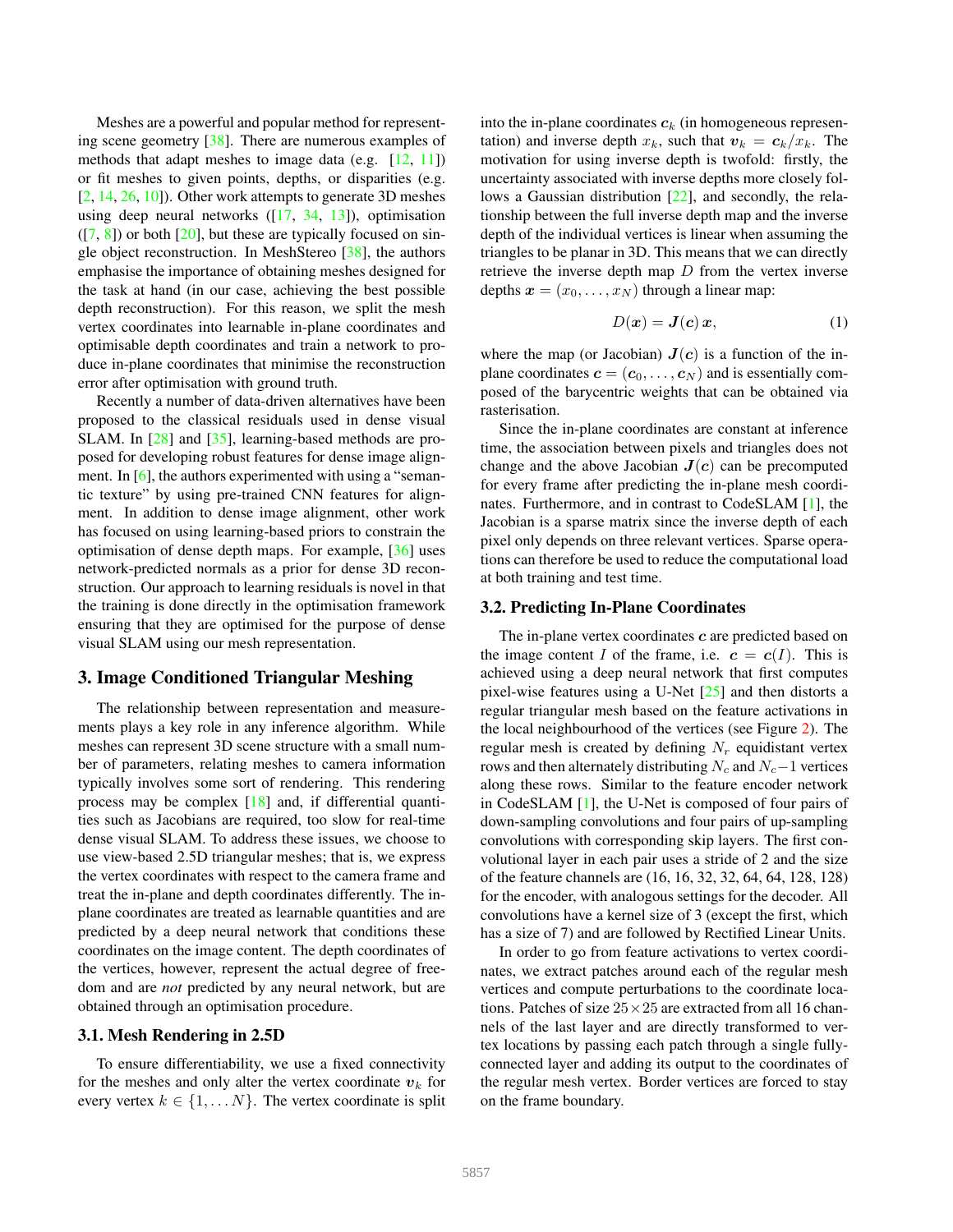

Figure 2: From image to mesh: input images are fed through a U-Net with skip layers to produce pixel-wise features. Patches at regular mesh vertices are extracted and then passed through a fully-connected layer to produce perturbations to the vertex locations.

#### 3.3. Training Loss

The goal of the training process is to obtain a network capable of generating meshes suitable for representing viewbased 3D geometry. We propose to do this by defining a training loss directly on the 3D reconstruction. For a given set of in-plane vertex coordinates, we compute the corresponding vertex depths that best fit the inverse depth map in a least squares sense. Since the relationship between the inverse depth coordinates of the vertices  $x$  and inverse depth map  $D(x)$  is linear, we can compute the best fit in a single step by solving the normal equation:

$$
\boldsymbol{J}(\boldsymbol{c})^T \boldsymbol{J}(\boldsymbol{c}) \, \boldsymbol{x} = \boldsymbol{J}(\boldsymbol{c})^T \boldsymbol{D}.
$$
 (2)

As we rely on a triangular mesh to approximate the environment and, in general, this will never result in a perfect fit, there will be some remaining reconstruction error (see the examples in Figure 3). This can be computed by solving for  $x$  and then substituting in eq.  $(1)$ :

$$
E = \left(\mathbf{I} - \mathbf{J}(\mathbf{c})(\mathbf{J}(\mathbf{c})^T \mathbf{J}(\mathbf{c}))^{-1} \mathbf{J}(\mathbf{c})^T\right) D. \tag{3}
$$

After eliminating  $x$ , the final reconstruction error will be a function of the predicted in-plane coordinates c. Thus, using the reconstruction error as loss, coordinates that result in lower reconstruction errors will be encouraged, which is typically achieved by having the coordinates coincide with regions of high curvature (see Figure 1).

The final loss is defined to be the squared residual error after optimisation,  $||E||^2$ , and this can be implemented, including back-propagation, in most state-of-the-art deep learning frameworks. The computation of  $J(c)$  relies on differential rasterisation and, to allow for fast implementation, we assume that the mesh triangles cannot exceed a certain size (half of the image height) and that there are no overlapping triangles. This significantly simplifies and accelerates the computations and these two extra assumptions are enforced through auxiliary losses. When comparing to CodeSLAM [1], the inverse depth rendering takes over the functionality of the decoder and this is conditioned on the image content via the predicted in-plane coordinates c. Since we do not require an encoder (as this functionality is now performed by the least squares optimisation), we have the advantage that the network can be trained with incomplete depth data where missing pixels are ignored.

### 4. Learning of Error Metrics and Priors

In a monocular vision setup, both the geometry of the environment and the motion of the camera are unknown. Similar to other recent work  $[1, 30]$ , we want to jointly estimate both unknown quantities in a keyframe-based setup. This problem can be formulated as a factor graph [16] where each keyframe  $i$  is associated with two variables: the pose  $T_i$  and the inverse depth of the vertices  $x_i$ . Any information concerning parts of the graph is then encoded by means of factors that are connected to the relevant variables. In the present setup, two types of factors are proposed:

- A *prior* factor that is only connected to the inverse depths of a single keyframe. This can be used to encode a smoothness constraint and reduce curvature of the mesh, for example.
- A *stereo* factor that is connected to the poses and inverse depths of two keyframes. This is used to combine the information from the images with the knowledge that both are observations of the same scene.

Employing a residual notation, the prior factor is encoded as a mapping  $p_i(x_i)$  and the stereo factor is encoded as a mapping  $s_{ij}(\boldsymbol{x}_i, \boldsymbol{x}_j, T_i, T_j)$  where i and j are keyframe indices and where the mappings may depend on the images  $I_i$  and  $I_j$ . The advantages of this approach are that the factors can be combined to represent an arbitrary number of frames, that additional information can be easily encoded and added to the system (for example, from other sensor modalities), and that other probabilistic methodologies such as marginalisation (variable elimination) can be applied.

#### 4.1. Prior Factor

The prior factor  $p_i(x_i)$  explicitly encodes prior knowledge on the scene geometry and may be conditioned on the image  $I_i$  – CodeSLAM uses a similar concept via the KL-loss on the latent space. But the prior could also be modelled manually and for instance penalise rough meshes which are unlikely to correspond to real scenes. However, here we propose to learn a data-driven prior by using a similar setup as was employed in Section 3.2 to predict the inplane vertex coordinates. In particular, we use the same U-net architecture to predict feature activations and extract per-vertex patches. Based on these patches three different types of linear sparse priors are computed. In order to encode independent vertex depth information we directly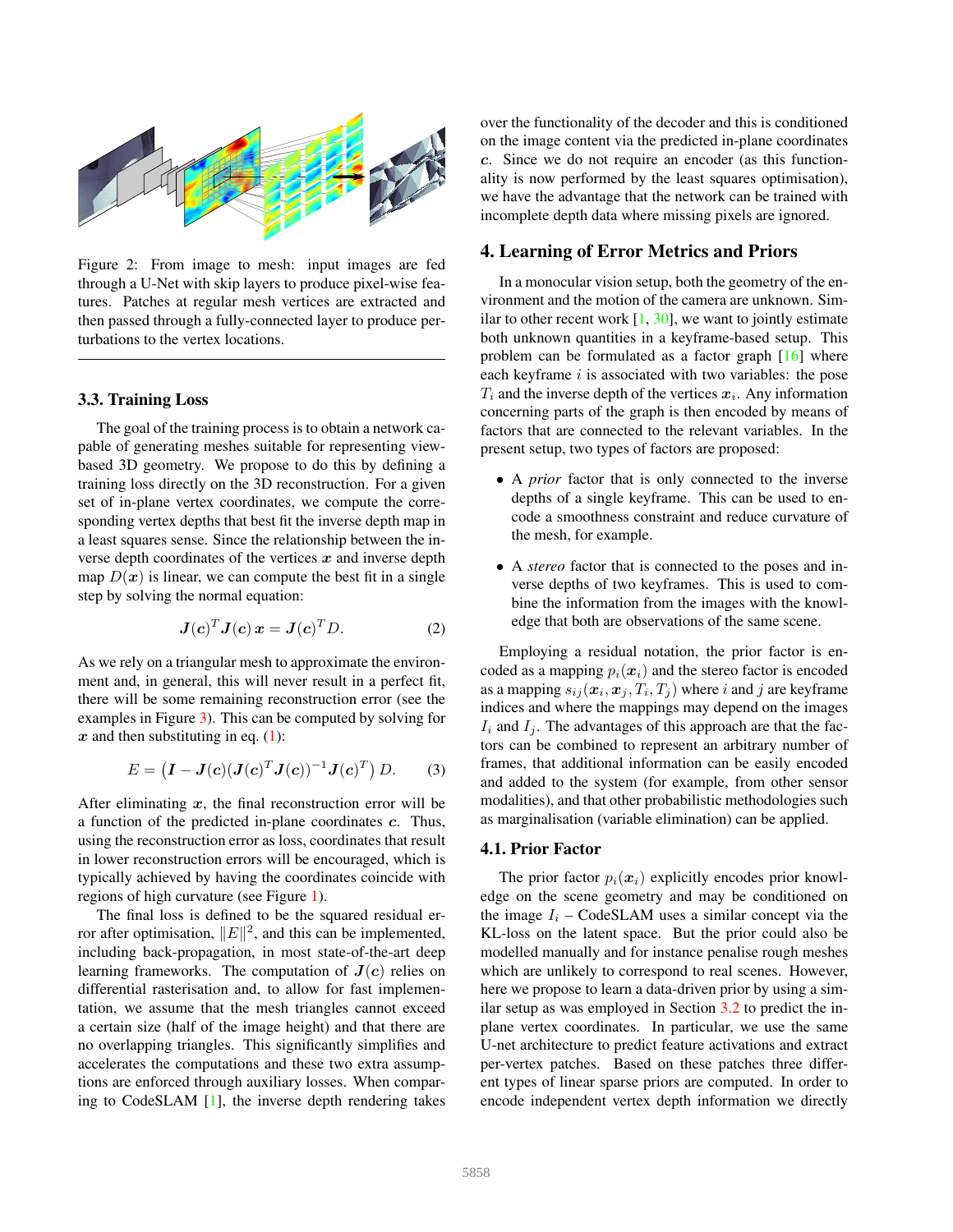

Figure 3: Comparison of inverse depth reconstructions based on different representations. From left to right: input image, ground-truth inverse depth, mesh-based with learned prior, mesh-based optimised against ground truth, CodeSLAM-based with prior, CodeSLAM-based optimised against ground truth.

transform the per-vertex patch  $P_k$  to a per-vertex residual  $p_{\text{vtx}}(x_k) = a_{\text{vtx}}(P_k)x_k + b_{\text{vtx}}(P_k)$  where  $a_{\text{vtx}}$  and  $b_{\text{vtx}}$ are implemented as fully connected layers. This is extended to allow triangle-related information to be encoded as well, such as inclination cues. To this end, for every triangle  $\boldsymbol{t} = (x_k, x_l, x_m)$  with stacked patch  $P_t = (P_k, P_l, P_m)$ a linear residual of the form  $p_{tri}(\mathbf{t}) = a_{tri}(P_t) \mathbf{t} + b_{tri}(P_t)$ is computed. Finally, the same is done for edges  $e =$  $(x_k, x_l, x_m, x_n)$  which includes all vertices of the two adjacent triangles. All components are aggregated into a sparse matrix  $A(I)$  and a vector  $b(I)$  to obtain a combined linear prior on all vertex inverse depths:

$$
p(\boldsymbol{x}) = A(I)\,\boldsymbol{x} + b(I). \tag{4}
$$

Figure 3 provides a visualisation of this prior by depicting its least squares solution.

### 4.2. Stereo Factor

The stereo factor is used to exploit overlapping fields of view between keyframes. It models the information from the images when combined with the fact that they represent observations of the same scene. The corresponding residual  $s_{ij}(\mathbf{x}_i, \mathbf{x}_j, T_i, T_j)$  may and should depend on the images  $I_i$  and  $I_j$ . A possible example for such a residual would be the photometric error. This can be implemented by first computing the dense correspondences for all pixels from frame  $i$  to frame  $j$ 

$$
\boldsymbol{u}_j = \pi (T_j^{-1} T_i \pi^{-1}(\boldsymbol{u_i}, D(\boldsymbol{x_i})[\boldsymbol{u_i}]), \tag{5}
$$

where the square bracket notation  $[u]$  stands for the lookup at pixel  $u$ ,  $\pi$  projects homogeneous point coordinates to pixel coordinates, and  $\pi^{-1}$  back-projects to homogeneous point coordinates using the inverse depth. With this, the standard uni-directional pixel-wise photometric residual can be formulated as [19]:

$$
s_{iju}(\boldsymbol{x}_i, \boldsymbol{x}_j, T_i, T_j) = I_i[\boldsymbol{u}_i] - I_j[\boldsymbol{u}_j]. \tag{6}
$$

While in perfectly Lambertian and smooth environments the use of the photometric residual is appropriate, it often has a small convergence basin and lacks robustness with respect to non-Lambertian effects and occlusions. Thus we want to go a step further and attempt to learn the stereo residual based on its alignment performance. As a first design specification we want the residual to be scale independent and thus choose it to be a function of the dense correspondences  $u_i, u_j$  only. Additionally, we want the residual to be a fairly simple function of the correspondences in order to enable pre-computation and allow fast iterations. Therefore, we propose to first pre-process both images  $i$  and j by  $Y(\cdot)$ , then lookup the correspondences, and finally apply some lightweight mapping  $r(\cdot)$ :

$$
s_{iju}(\boldsymbol{x}_i, \boldsymbol{x}_j, T_i, T_j) = r(Y(I_i)[\boldsymbol{u}_i], Y(I_j)[\boldsymbol{u}_j]).
$$
 (7)

This is a slightly more general form of the feature-metric error  $[6, 30]$  and has the ability to revert to photometric error if this is the best solution. We again exploit convolutions and choose  $Y(\cdot)$  to have the same architecture as discussed in Section 3.2, except for a different number of output feature channels  $N_{y}$ . After predicting features in both images and matching them via dense correspondences, the mapping  $r(y_i, y_j)$  generates a residual for every pixel. It is composed of two parts (see also Figure 4):

$$
r(y_i, y_j) = (y_i^n - y_j^n) \cdot w(y_i, y_j),
$$
 (8)

where the first part computes the difference of the  $n$ -th elements of the feature vectors and does not include any additional learned components to avoid redundancy. The second part is composed of a multilayer perceptron (MLP)  $w(\cdot)$ that generates a weighting for the residual. It is composed of 3 hidden layers of size  $N_w$  and has a scalar output. We experimented with different combinations of feature channels  $N_y$ , residual dimensions, and hidden layer dimension  $N_w$  and found that a combination of  $N_y = 3$ , a single residual, and  $N_w = 3$  performed well. While during optimisation no gradients are computed through  $w$  for efficiency reasons,  $w$  can take over a weighting functionality and for instance down-weight unreliable correspondences. Please note that the back-propagation during training will be computed through the optimisation steps and will update all learnable components including the MLP  $w$ .

#### 4.3. Training Setup

It is often beneficial to keep the training as close as possible to the test setup, and thus we train the network weights by rolling out the internal factor graph optimisation, which is done via damped Gauss-Newton iterations. For computational reasons, however, both the number of variables as well as optimisation steps must be limited (see Figure 5). We only optimise the inverse vertex depths for a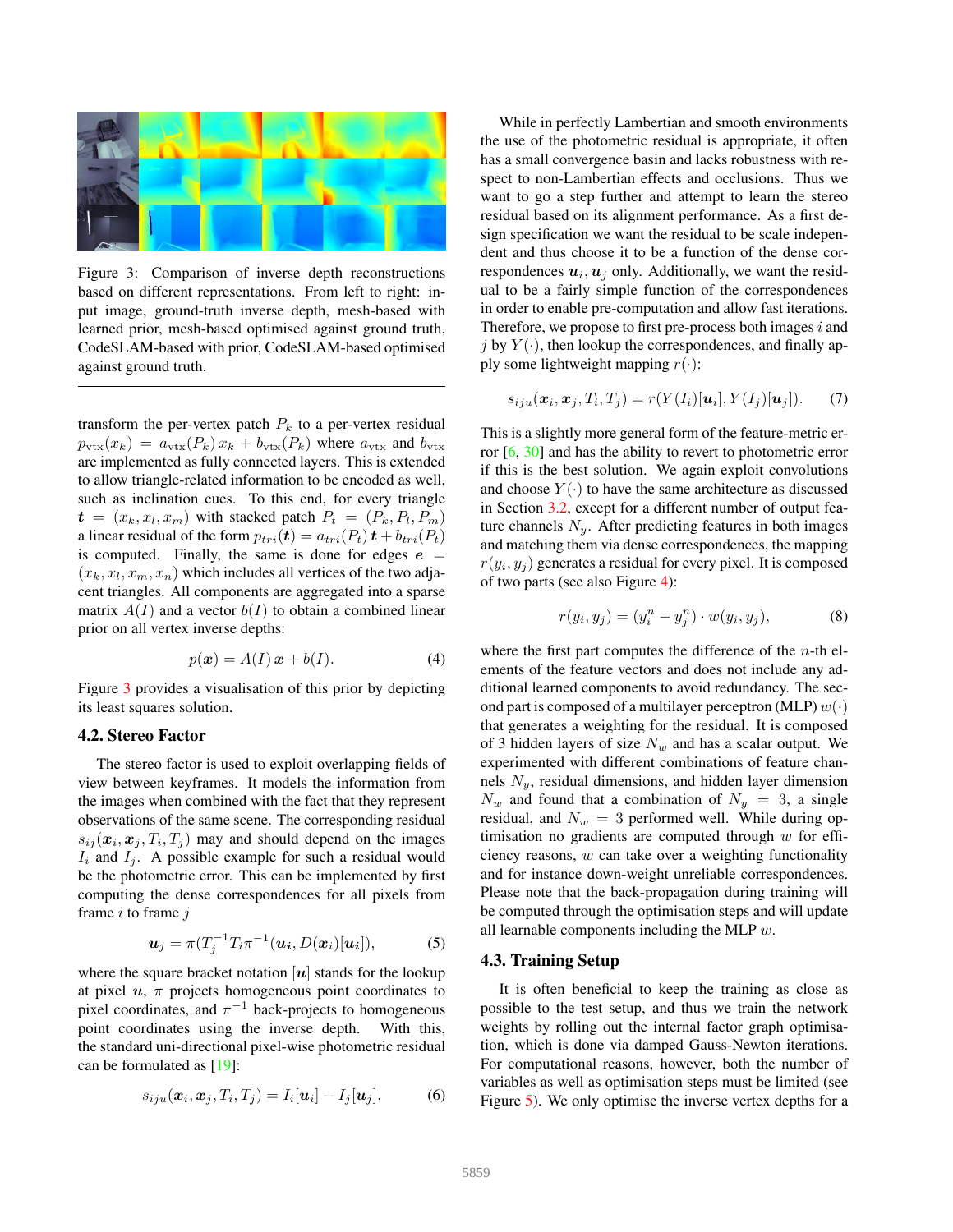

Figure 4: Input image together with generated textures and weightings (blue low, red high). Both are learned as part of the stereo residual  $r$ . On the lower left example one can observe how the specularity on the wall is down-weighted.



Figure 5: Setup for training the learnable residuals based on paired frames. The initial depth vertex coordinates  $x_0$ are initialised to a constant value and combined with the mesh network output  $c$  to generate a depth map  $D$ . This is subsequently transformed into dense correspondences  $U$  using ground truth relative pose  $\Delta T^*$ . Finally, both the prior  $p$  and stereo residual  $r$  are evaluated and used to compute the damped Gauss-Newton update step  $\Delta x$ . Since this requires computation of Jacobians, these are also computed (highlighted arrows). During training, multiple steps are rolled out and the reconstruction error is used to update the residual-related weights in  $p$ ,  $Y$ , and  $r$ .

uni-directional two-frame setup and take 3 iterations steps only. That is, during training, we sample image pairs  $I_i$ and  $I_i$  together with their camera poses  $T_i$  and  $T_j$  from the dataset and construct the least squares problem as follows:

$$
L(\boldsymbol{x}_i) = ||p(\boldsymbol{x}_i)||^2 + \sum_{\boldsymbol{u}_i} s_{iju}^2(\boldsymbol{u}_i, \boldsymbol{u}_j)
$$
(9)  
=  $||A(I_i) \boldsymbol{x}_i + b(I_i)||^2 + \sum_{\boldsymbol{u}_i} r^2(Y_i[\boldsymbol{u}_i], Y_j[\boldsymbol{u}_j]),$ 

where the terms are written out using the abbreviation  $Y_i =$  $Y(I_i)$ . While  $x_i$  is the variable that is affected by the optimisation steps, the training will backpropagate the final loss to the learnable prior components  $A$  and  $b$  and stereo components  $Y$  and  $w$  (via  $r$ ).

The initialisation of the inverse depth plays an important role. After observing that the network would exploit any form of noisy initialisation procedure, we chose to initialise the inverse depth to a constant value. The final loss for training is composed of the inverse depth reconstruction loss on the full image and uses an L1 norm to avoid disturbing effects from very near objects (which lead to very high losses). Furthermore, rather then just using the reconstruction error after 3 iteration steps, the errors are summed over all iterations and weighted by the error of the previous iteration. This again down-weights training examples with very near objects which may disturb the training procedure.

In summary, the differences to the test setup are the limited number of iterations, the lack of pose optimisation, the constant initialisation of the inverse depth, and the use of two keyframes only. The following evaluation section will investigate some of these discrepancies. However, we would like to highlight that in comparison to many other approaches, the use of a residual-based formulation offers a high degree of modularity and among other benefits enables the combination of an arbitrary number of keyframes.

### 5. Experimental Evaluation and Discussion

#### 5.1. Datasets and Training Setup

During training we require paired frames with overlapping fields of view. In terms of data modality, we need access to images, depths, and poses of the associated frames. We use SceneNet RGB-D [21] (SN) as a synthetic dataset and TUM's RGB-D SLAM dataset (TM) for real data [29]. For both, we transform the images to grayscale with a resolution of  $128 \times 96$  and create pairs by picking consecutive frames (we skip 7 frames for TM to increase the baseline). We found it necessary to augment the dataset by perturbing the overall scale in order to avoid over-fitting the learned prior. This step was particularly important when fine-tuning on TM due to the limited dataset size.

We use  $N_r = 9$  rows of vertices and  $N_c = 11$  columns (95 vertices). All networks are trained using the ADAM optimiser. The mesh network is trained for 8 epochs on SN using a batch size of 64 and an initial learning rate of  $1e-4$ . It is fine-tuned on TM during 30 epochs with a learning rate of 1e-5. The residual generating network is trained for 6 epochs on SN using a batch size of 32 and an initial learning rate of 1e-4. It is fine-tuned on TM for 40 epochs.

#### 5.2. Meshes for Scene Depth

Qualitative examples of the predicted meshes are shown in Figure 1. We observe how the vertices of the meshes are attracted towards depth discontinuities or regions of high curvature such as room corners. The figure also depicts the summed activations from the last layer of the U-net that occurs before the patch extraction. Blue regions (low activations) attract vertices while red regions repel them.

Different properties can be evaluated to analyse the suitability of the proposed mesh representation for visual mo-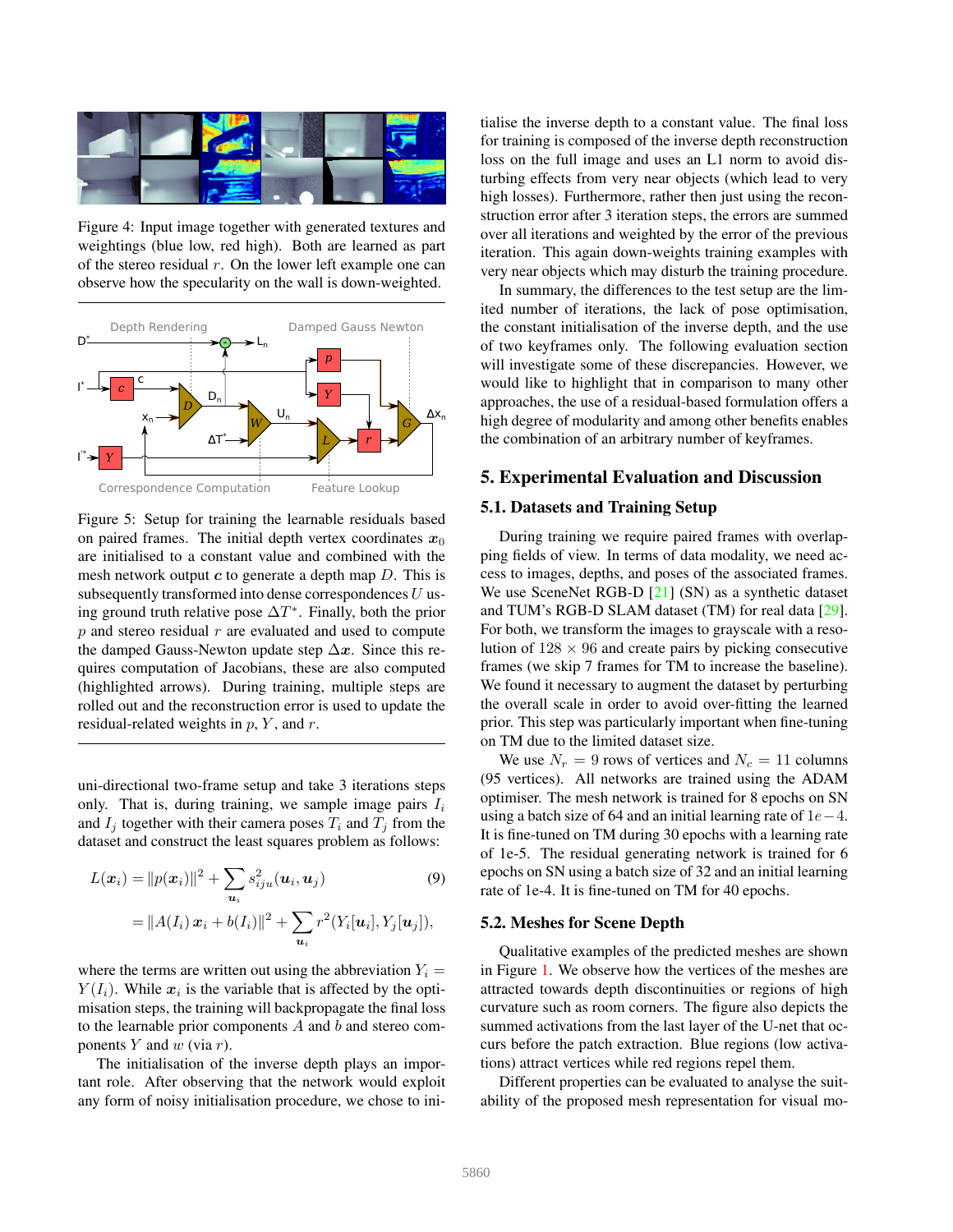Table 1: Comparison of the ability of different sparse representations to produce dense depth maps. Learned mesh trained on SN (Mesh SN), learned mesh trained on SN and fine-tuned on TM (Mesh TM), a regular mesh with the same number of vertices as the learned mesh, and CodeSLAM are evaluated on the L1-inv error described in [39] on both the SN and TM datasets. Each representation is optimised against the ground truth depth map.

|  |                                                 |        |        | DS Error Mesh SN Mesh TM Reg. Mesh CodeSLAM |
|--|-------------------------------------------------|--------|--------|---------------------------------------------|
|  | SN L1_inv 0.0091 0.0105<br>L1_rel 0.0220 0.0247 |        | 0.0159 | 0.0198                                      |
|  |                                                 |        | 0.0370 | 0.0464                                      |
|  | $TM$ $L1$ inv 0.0208<br>$L1$ rel 0.0462         | 0.0188 | 0.0267 | 0.0346                                      |
|  |                                                 | 0.0420 | 0.0586 | 0.0751                                      |

Table 2: Comparison of reconstruction performance when using learned priors. For metrics marked AS, images have been auto-scaled by a single factor to match ground truth.

| DS | Error                   | Mesh SN |        | Mesh TM CodeSLAM |
|----|-------------------------|---------|--------|------------------|
| SN | $L1$ <sub>inv</sub>     | 0.1864  | 0.2515 | 0.1692           |
|    | L1_rel                  | 0.3702  | 0.5907 | 0.3742           |
|    | $L1$ <sub>-inv-AS</sub> | 0.0744  | 0.1250 | 0.1243           |
|    | $L1$ rel $AS$           | 0.1566  | 0.2751 | 0.2814           |
|    | $L1$ inv                | 0.2897  | 0.1291 | 0.2981           |
| TM | $L1$ <sub>-rel</sub>    | 0.5786  | 0.2289 | 0.6056           |
|    | $L1$ inv AS             | 0.1485  | 0.0704 | 0.1710           |
|    | $L1$ _rel_AS            | 0.3053  | 0.1427 | 0.3675           |

tion and geometry estimation. We first look at the best possible reconstructions that can be obtained by fitting the mesh to the ground truth inverse depth map. This is done for both SN and TM and we compare the meshing trained on SN only, the meshing fine-tuned on TM, a regular meshing, and a 128D encoding based on CodeSLAM [1]. The same inverse L1 (L1 inv  $[\frac{1}{m}]$ ) reconstruction metric as DeepTAM [39] and DeMoN [32] as well as a relative error  $(L1$  rel [1]) are reported in Table 1. All reported values are averages over 1000 samples. For SN, these are the first examples of the 1000 validation sequences. For TM, every 40th frame is sampled. With an L1 inv of below  $0.01 \frac{1}{m}$  for SN, the achievable reconstruction error is very low and shows that this is not a limitation of the proposed mesh representation. The error is also lower than those obtained with either a regular mesh or a CodeSLAM based encoding. While rather marginal, there is some benefit in fine-tuning the meshing on TM, but this is overall a difficult endeavour due to the small size of the dataset (77,555 training examples).

Figure 3 shows some example of optimised recon-

Table 3: Two frame evaluation with different optimisation setups (*Fixed*: fixed pose, *Free*: free pose, *Free + Scale*: free pose with extra residual on mean inverse depth) and initialisation (*gt*: groundtruth, *gtn*: groundtruth with noise, *const*: constant, *id*: identity). All L1 inv.

| Loss DS       |           |       |     | Depth Pose Fixed | Free   | Free + Scale |
|---------------|-----------|-------|-----|------------------|--------|--------------|
|               | <b>SN</b> | gt    | gt  | 0.0439           | 0.1343 | 0.0592       |
|               | <b>SN</b> | gtn   | gt  | 0.0438           | 0.1342 | 0.0595       |
|               | <b>SN</b> | const | gt  | 0.0499           | 0.1688 | 0.0635       |
|               | <b>SN</b> | gt    | gtn |                  | 0.1731 | 0.0674       |
|               | <b>SN</b> | gt    | id  |                  | 0.1616 | 0.0704       |
| Featuremetric | <b>SN</b> | const | id  |                  | 0.2082 | 0.0803       |
|               | TM        | gt    | id  |                  | 0.1400 | 0.1373       |
|               | TM        | const | id  |                  | 0.2799 | 0.1437       |
|               | SN        | gt    | gt  | 0.0581           | 0.0614 | 0.0579       |
|               | <b>SN</b> | gtn   | gt  | 0.0578           | 0.0639 | 0.0588       |
|               | <b>SN</b> | const | gt  | 0.1321           | 0.2017 | 0.1167       |
| Photometric   | <b>SN</b> | gt    | gtn |                  | 0.1341 | 0.1159       |
|               | SN        | gt    | id  |                  | 0.1552 | 0.1453       |
|               | <b>SN</b> | const | id  |                  | 0.2842 | 0.2182       |

Table 4: Multi-frame results, L1 inv averaged over 16 SN samples.

| <b>Frames</b> |  |                                                       |  |
|---------------|--|-------------------------------------------------------|--|
|               |  | L <sub>1</sub> inv 0.0687 0.0509 0.0407 0.0339 0.0304 |  |

structions against ground-truth for both meshing and CodeSLAM. It also depicts the learned priors, another set of quantities we want to investigate. While the prior on its own need not necessarily match a meaningful depth map, the obtained prior based predictions suggest that this is the case and that these could for instance be used for initialisation. We quantify this in Table 2, which reports the reconstruction accuracy of the priors on SN and TM for the learned mesh and CodeSLAM (via zero code prediction). As expected, the obtained errors are increased when compared to the optimal meshes from before. In comparison to the optimal meshes, a larger effect can be observed when fine-tuning on TM. Also CodeSLAM seems to achieve similar one-shot reconstructions, but this is explained by the stronger scale prior it encodes. After correcting for a scale offset, our mesh method leads to significantly lower errors.

#### 5.3. Multi-Frame Setup

The training procedure is distinct from the final setup in multiple ways. This includes the number of employed frames, the selection of variables, the number of iterations, and initialisation of the variables.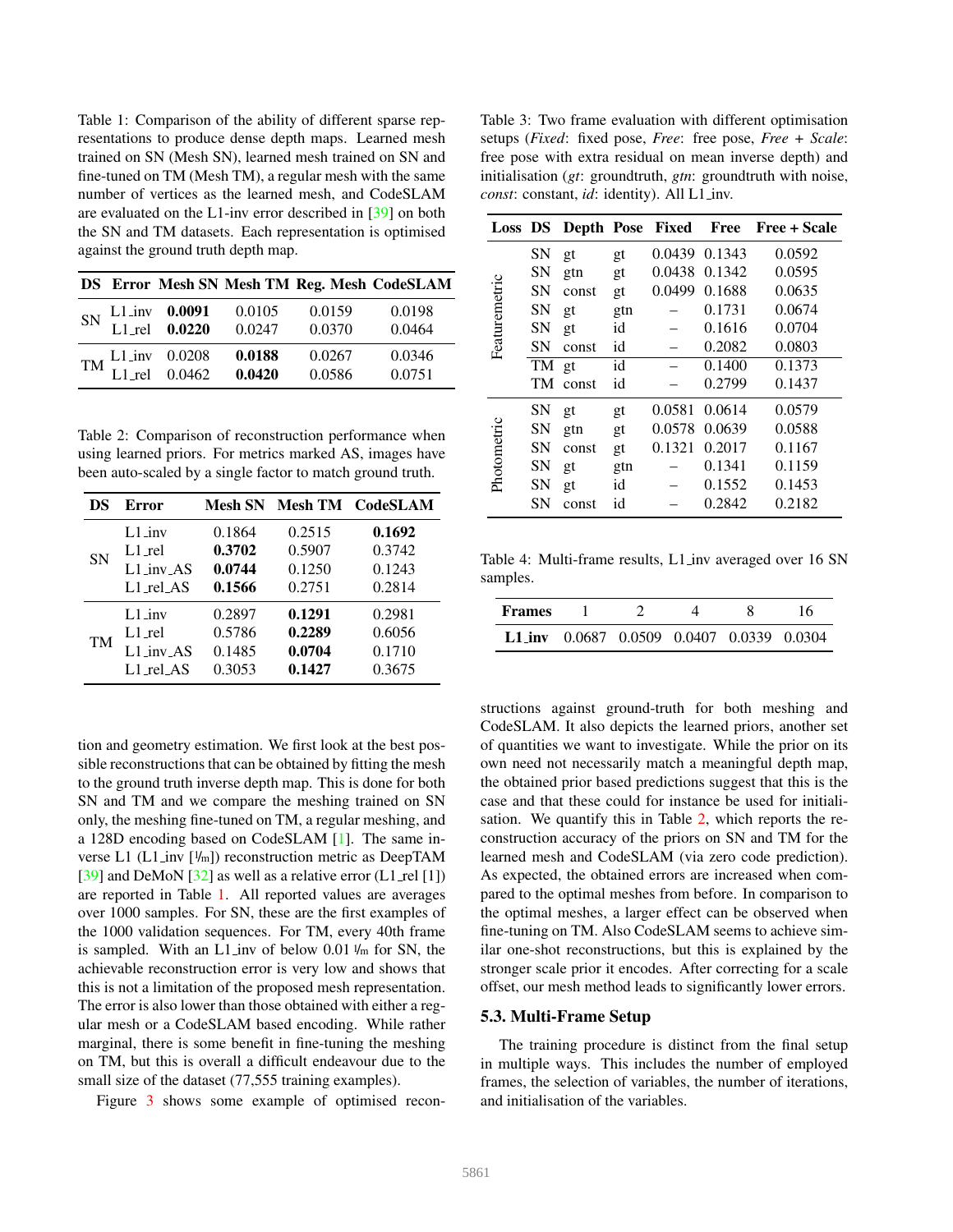



Figure 7: L1 inv reconstruction error over 10 iterations for 16 SN examples. Green: median, red: mean.

Table 3 collects multiple results from experiments done in a two-frame setup. In contrast to the training, this performs 20 Gauss-Newton iteration steps where the damping has been adapted if required. Furthermore it shows the final reconstruction error for different initialisations and different optimisation procedures. The later include optimisation with fixed pose (analogous to training), optimisation with free pose, and optimisation with free pose but with additional mean inverse depth constraint (implemented as additional residual using the ground-truth mean inverse depth). We can observe that when we open the pose degree of freedom, the reconstructions are worse. This is due to scale drift caused by the scale free training (the scale is randomly perturbed to improve balance between prior and stereo residual). This is confirmed by the last optimisation setup which introduces scale information via an extra residual and achieves similar result to the setup with fixed ground-truth pose. Furthermore, we provide results for different initialisations ranging from ground truth to constant depth and identity pose. For both SN and TM (no ground truth pose is available for validation), we observe that using the additional scale residual limits the effect of different initialisations. In particular, identity pose initialisation can be very far from the actual ground truth and this shows that we attain a large convergence basin.

In Table 3 we also provide results with a hand-

engineered optimisation procedure that uses the predicted meshes but then employs photometric error and a curvature loss on the mesh. While this seems to achieve similar performance when good initialisation is provided, its performance deteriorates with poor initialisation. We can explain our increased convergence basin when looking at the feature activations used for the stereo residual and the corresponding weighting (see Figure 4). The visualised texture exhibits much higher smoothness compared to the original image, and when looking at the weighting one can observe that disturbances such as specularities are masked out.

Figure 7 shows the error over iteration steps for multiple examples. We can observe that the reconstruction error decreases consistently and does not degrade even if we go pass the three iterations used during training. Finally, in Figure 6 and Table 4 we report results where we optimise the depth of a keyframe against multiple other frames. With increasing number of frames the error decreases even though during training only single pairs were ever used.

### 6. Conclusion

In this paper we investigated the use of triangular meshes for joint estimation of motion and geometry using a monocular camera. We looked into how we can make the use of meshes efficient by using a view-based formulation, predicting in-plane vertex coordinates using a deep neural network, and keeping the vertex depths as optimisable quantities. In a second step, this was complemented by learned residuals to allow modular integration of the available information. This was used to learn both a purely data-driven prior as well as a residual leveraging the information contained in images resulting from observing the same scene.

Extensive experimental evaluations on both synthetic and real datasets confirmed many of the design choices, but also the importance of keeping the training close to the final setup as well as the key role of the data. Continuing from here, we want to investigate methods that reduce dataset requirements, such as for instance self-supervised loss functions. We also plan to scale to a fully-fledged SLAM system, possibly investigating world-centric meshes and the use of incremental editing and refinement procedures.

### Acknowledgments

Research presented in this paper has been supported by Dyson Technology Ltd.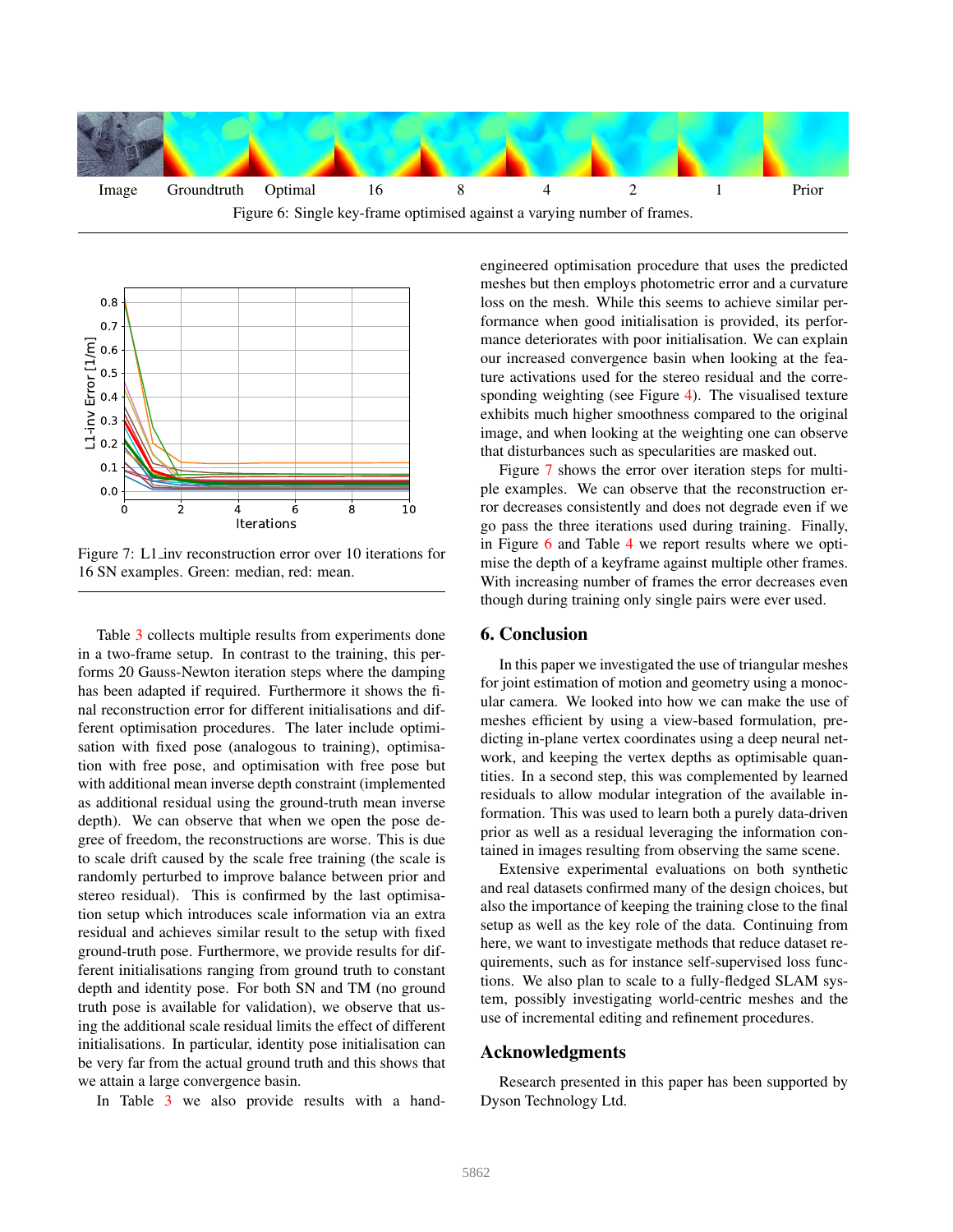# References

- [1] Michael Bloesch, Jan Czarnowski, Ronald Clark, Stefan Leutenegger, and Andrew J. Davison. CodeSLAM — learning a compact, optimisable representation for dense visual SLAM. In *Proceedings of the IEEE Conference on Computer Vision and Pattern Recognition (CVPR)*, 2018. 2, 3, 4, 7
- [2] András Bódis-Szomorú, Hayko Riemenschneider, and Luc Van Gool. Superpixel Meshes for Fast Edge-Preserving Surface Reconstruction. In *Proceedings of the IEEE Conference on Computer Vision and Pattern Recognition (CVPR)*, 2015. 3
- [3] Vincent Casser, Soeren Pirk, Reza Mahjourian, and Anelia Angelova. Depth Prediction Without the Sensors: Leveraging Structure for Unsupervised Learning from Monocular Videos. In *Proceedings of the National Conference on Artificial Intelligence (AAAI)*, 2019. 2
- [4] Ronald Clark, Michael Bloesch, Jan Czarnowski, Stefan Leutenegger, and Andrew J. Davison. LS-Net: Learning to Solve Nonlinear Least Squares for Monocular Stereo. In *Proceedings of the European Conference on Computer Vision (ECCV)*, 2018. 2
- [5] Alejo Concha and Javier Civera. DPPTAM: Dense Piecewise Planar Tracking and Mapping from a monocular sequence. In *Proceedings of the IEEE/RSJ Conference on Intelligent Robots and Systems (IROS)*. IEEE, 2015. 2
- [6] Jan Czarnowski, Stefan Leutenegger, and Andrew J. Davison. Semantic texture for robust dense tracking. In *Proceedings of the International Conference on Computer Vision Workshops (ICCVW)*, 2017. 3, 5
- [7] Amaël Delaunoy and Marc Pollefeys. Photometric Bundle Adjustment for Dense Multi-View 3D Modeling. In *Proceedings of the IEEE Conference on Computer Vision and Pattern Recognition (CVPR)*, 2014. 3
- [8] Amaël Delaunoy and Emmanuel Prados. Gradient flows for optimizing triangular mesh-based surfaces: Applications to 3D reconstruction problems dealing with visibility. *International Journal of Computer Vision (IJCV)*, 95(2):100–123, 2011. 3
- [9] Jakob Engel, Vladlen Koltun, and Daniel Cremers. Direct sparse odometry. *IEEE Transactions on Pattern Analysis and Machine Intelligence (PAMI)*, 2018. 1
- [10] Guilherme Pinto Fickel, Claudio R. Jung, Tom Malzbender, Ramin Samadani, and Bruce Culbertson. Stereo Matching and View Interpolation based on Image Domain Triangulation. *IEEE Transactions on Image Processing*, 22:3353–3365, 2013. 3
- [11] Orcun Goksel and Septimiu E. Salcudean. Image-Based Variational Meshing. *IEEE Transactions on Medical Imaging*, 30:11–21, 2011. 3
- [12] Alberto Gomez, Veronika A. Zimmer, Bishesh Khanal, Nicolas Toussaint, and Julia A. Schnabel. Oversegmenting Graphs. *arXiv preprint arXiv:1806.00411*, 2018. 3
- [13] Thibault Groueix, Matthew Fisher, Vladimir G. Kim, Bryan Russell, and Mathieu Aubry. AtlasNet: A Papier-Mâché Approach to Learning 3D Surface Generation. In *Proceedings of the IEEE Conference on Computer Vision and Pattern Recognition (CVPR)*, 2018. 3
- [14] Rui Huang, Danping Zou, Richard Vaughan, and Ping Tan. Active image-based modeling with a toy drone. In *Proceedings of the IEEE International Conference on Robotics and Automation (ICRA)*, 2018. 3
- [15] Michael Kaess. Simultaneous localization and mapping with infinite planes. In *Proceedings of the IEEE International Conference on Robotics and Automation (ICRA)*, 2015. 2
- [16] Michael Kaess, Hordur Johannsson, Richard Roberts, Viorela Ila, John Leonard, and Frank Dellaert. iSAM2: Incremental Smoothing and Mapping Using the Bayes Tree. *International Journal of Robotics Research (IJRR)*, 2012. To appear. 2, 4
- [17] Angjoo Kanazawa, Shubham Tulsiani, Alexei A. Efros, and Jitendra Malik. Learning Category-Specific Mesh Reconstruction from Image Collections. In *Proceedings of the European Conference on Computer Vision (ECCV)*, 2018. 3
- [18] Hiroharu Kato, Yoshitaka Ushiku, and Tatsuya Harada. Neural 3D Mesh Renderer. In *Proceedings of the IEEE Conference on Computer Vision and Pattern Recognition (CVPR)*, 2018. 3
- [19] Christian Kerl, Jürgen Sturm, and Daniel Cremers. Dense visual SLAM for RGB-D cameras. In *Proceedings of the IEEE/RSJ Conference on Intelligent Robots and Systems (IROS)*, 2013. 5
- [20] Chen-Hsuan Lin, Oliver Wang, Bryan C Russell, Eli Shechtman, Vladimir G Kim, Matthew Fisher, and Simon Lucey. Photometric Mesh Optimization for Video-Aligned 3D Object Reconstruction. In *Proceedings of the IEEE Conference on Computer Vision and Pattern Recognition (CVPR)*, 2019. 3
- [21] John McCormac, Ankur Handa, Stefan Leutenegger, and Andrew J. Davison. SceneNet RGB-D: Can 5M synthetic images beat generic ImageNet pre-training on indoor segmentation? In *Proceedings of the International Conference on Computer Vision (ICCV)*, 2017. 6